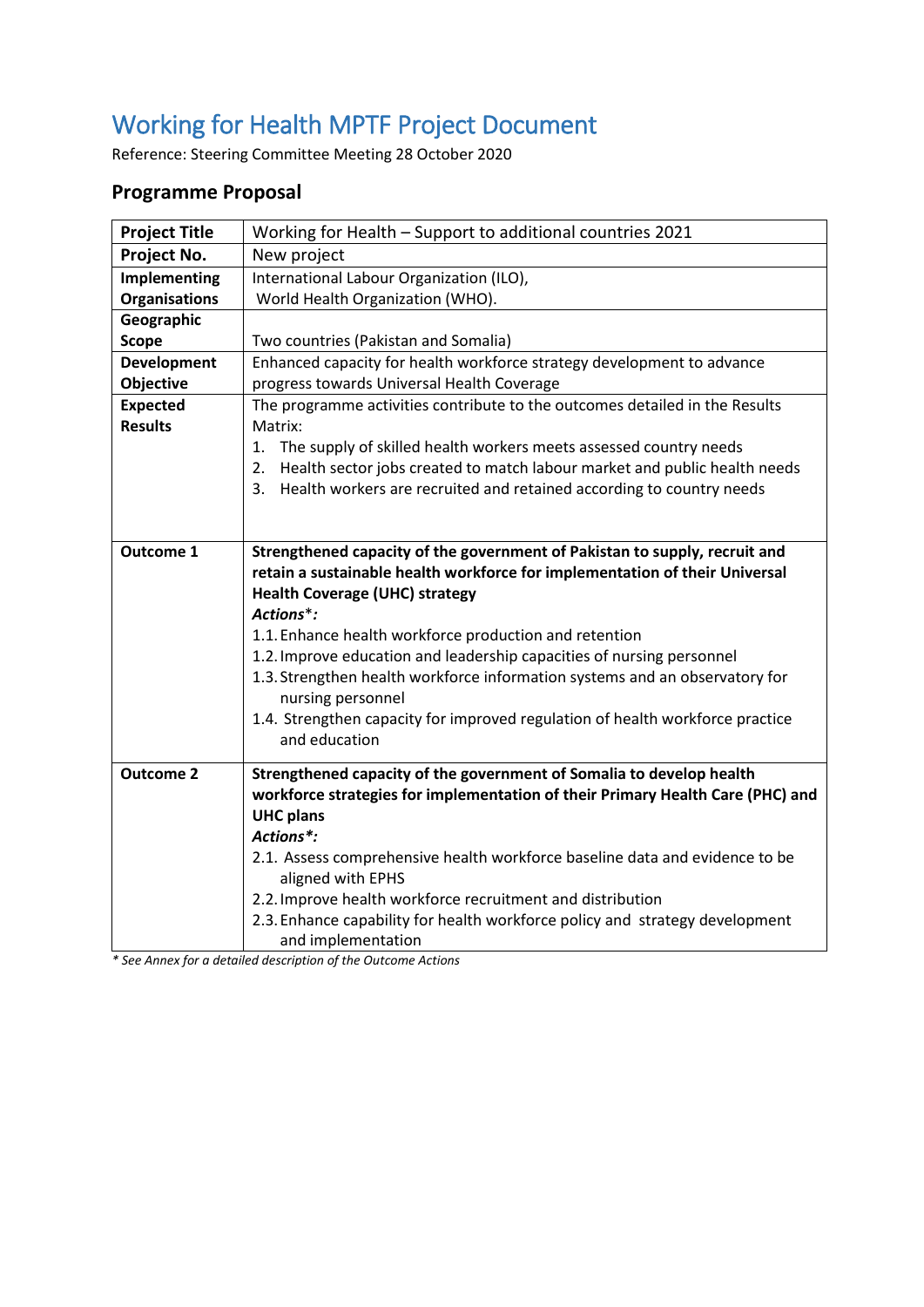## **Summary Budget**

#### **New project**

(All amounts in USD)

| <b>Ref</b> | <b>Categories</b>                  | <b>ILO</b>               | <b>WHO</b> | <b>Total</b> |
|------------|------------------------------------|--------------------------|------------|--------------|
|            | Pakistan                           |                          |            |              |
|            |                                    | 66.000                   | 170,000    | 236,000      |
| 2          | Somalia                            |                          |            |              |
|            |                                    | $\overline{\phantom{a}}$ | 225,000    | 225,000      |
|            |                                    |                          |            |              |
|            | <b>SUBTOTAL</b>                    | 66,000                   | 395,000    | 461,000      |
|            | <b>Indirect Support Costs (7%)</b> | 4,620                    | 27,650     | 32,270       |
|            | <b>TOTAL</b>                       | 70,620                   | 422,650    | 493,270      |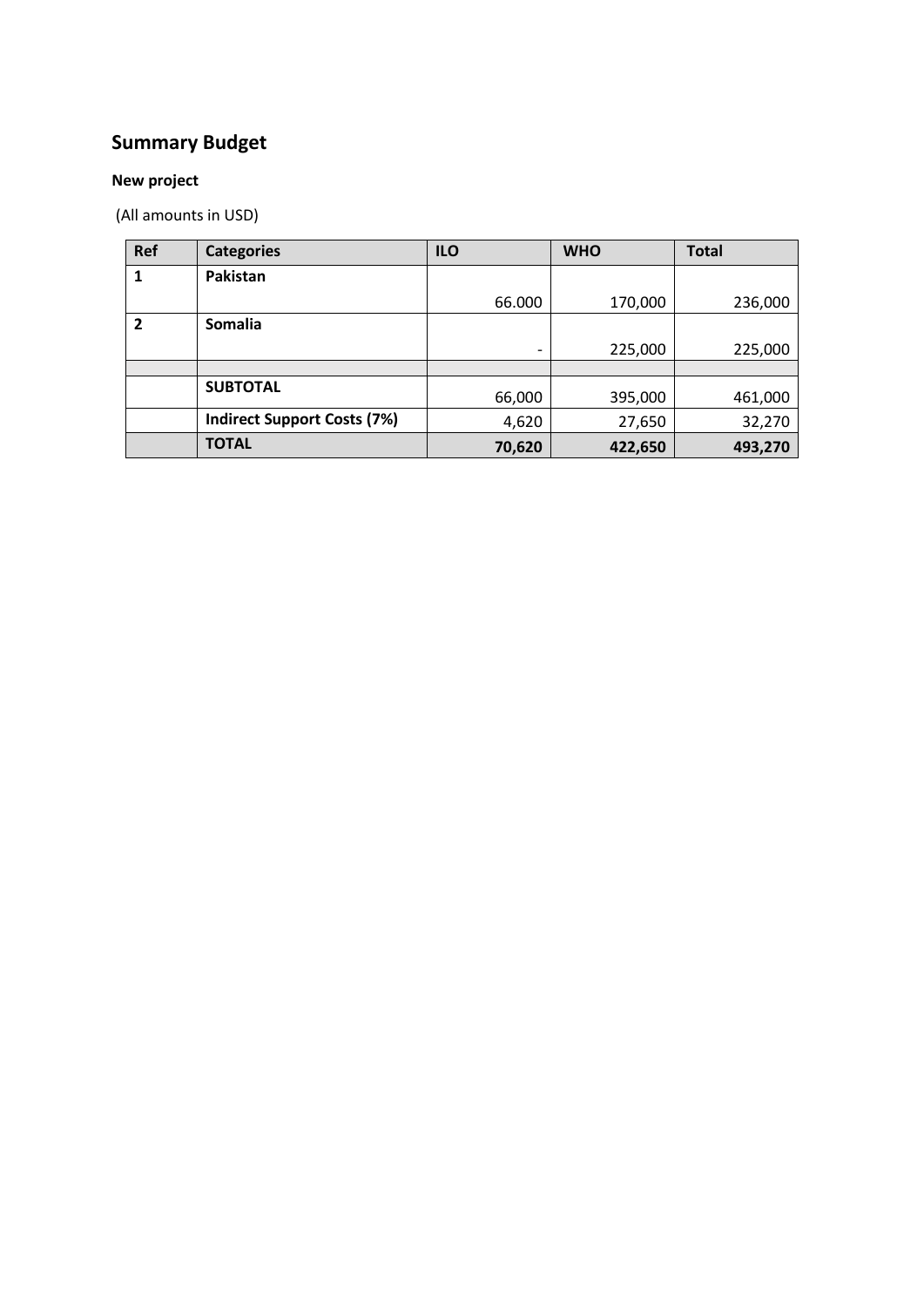#### **B. Proposal Assessment checklist**

| Part A. Meeting Information                  |                                                              |  |  |
|----------------------------------------------|--------------------------------------------------------------|--|--|
| <b>Steering Committee Meeting No:</b>        | Project <sup>1</sup> No: (to be established by MPTF Office)  |  |  |
| <b>6th Steering Committee Meeting</b>        |                                                              |  |  |
| Date of Meeting:                             | Steering Committee members in attendance at meeting:         |  |  |
| Tuesday, 28 October 2020                     | ILO: Alette van Leur, Director, Sectoral Policies Department |  |  |
|                                              | OECD: Stefano Scarpetta, Director, Labour and Social Affairs |  |  |
|                                              | WHO: Jim Campbell, Director, Health Workforce Department     |  |  |
|                                              | UN MPTF Office: Jennifer Topping, Executive Director         |  |  |
|                                              | Norad: Ingvar Olsen, Policy Director                         |  |  |
|                                              | Silatech: Banan Massoud, Head of Planning & Evaluation       |  |  |
|                                              |                                                              |  |  |
| Part B. Project Summary                      |                                                              |  |  |
|                                              |                                                              |  |  |
| <b>Date of Submission:</b>                   | <b>Participating Organization receiving funds:</b>           |  |  |
| 18 December 2020                             | ILO; and WHO.                                                |  |  |
|                                              |                                                              |  |  |
|                                              | <b>Name and title</b>                                        |  |  |
|                                              | ILO:                                                         |  |  |
|                                              | Christiane Wiskow                                            |  |  |
|                                              | +41 22 799 7869                                              |  |  |
|                                              | wiskow@ilo.org                                               |  |  |
|                                              | <b>WHO:</b>                                                  |  |  |
|                                              | Paul Marsden                                                 |  |  |
|                                              | +41 2279 14742                                               |  |  |
|                                              | marsdenp@who.int                                             |  |  |
|                                              |                                                              |  |  |
| <b>Lead Focal Point of the Participating</b> | <b>Project Title:</b>                                        |  |  |
| Organization(s):                             | Working for Health - Support for additional countries        |  |  |
| (Name, Telephone, Email)                     | (2021)                                                       |  |  |
|                                              |                                                              |  |  |

 $<sup>1</sup>$  The term "project" is used for projects, programmes and joint programmes.</sup>

**.**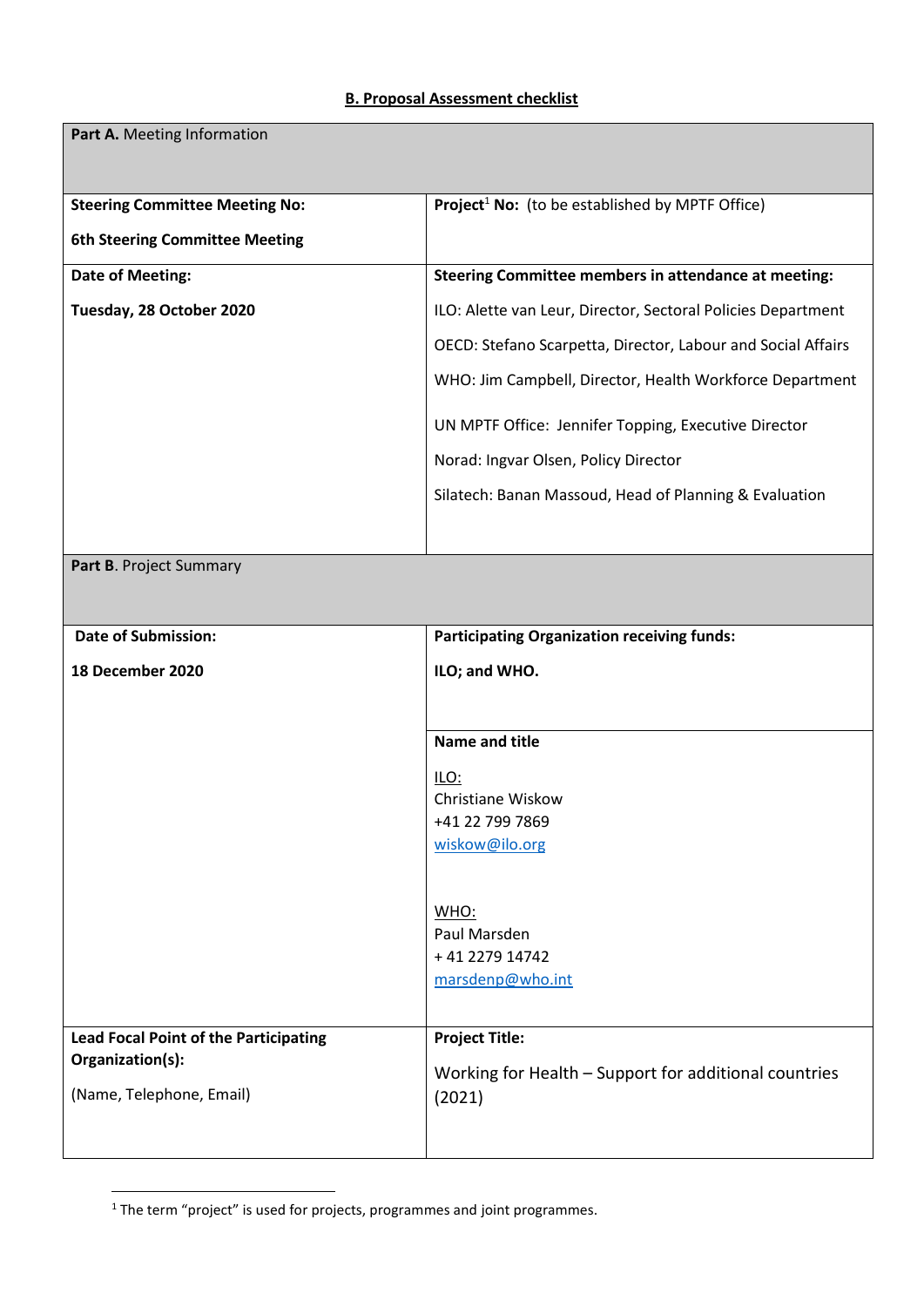| ILO:                                            | <b>Project Location(s):</b>                                     |  |  |
|-------------------------------------------------|-----------------------------------------------------------------|--|--|
| Christiane Wiskow                               | Two countries (Pakistan, Somalia)                               |  |  |
| +41 22 799 7869                                 |                                                                 |  |  |
| wiskow@ilo.org                                  |                                                                 |  |  |
|                                                 |                                                                 |  |  |
| WHO:                                            |                                                                 |  |  |
| Paul Marsden                                    |                                                                 |  |  |
| +41 2279 14742                                  |                                                                 |  |  |
| marsdenp@who.int                                |                                                                 |  |  |
|                                                 | Projected Project Duration: 12 months (Jan-Dec 2021)            |  |  |
| Proposed project, if approved, would result in: | <b>Total Project Budget:</b>                                    |  |  |
| $\times$<br>New Project                         |                                                                 |  |  |
| Continuation of previous funding                | Amount of MPTF funds requested: USD 493,270                     |  |  |
| Other (explain)                                 | (including indirect support costs)                              |  |  |
| No-cost extension: (from - to)                  | Percentage of indirect support costs from MPTF<br>contribution: |  |  |
|                                                 | ILO and WHO: 7 per cent;                                        |  |  |
|                                                 |                                                                 |  |  |
|                                                 |                                                                 |  |  |
|                                                 |                                                                 |  |  |
|                                                 | 2021                                                            |  |  |
| <b>Projected Annual Disbursements:</b>          | 493,270                                                         |  |  |
|                                                 |                                                                 |  |  |
| <b>Projected Annual Commitments:</b>            |                                                                 |  |  |

| Part C. Initial Review of Proposal                                                                                                  | <b>Comments</b>           |  |
|-------------------------------------------------------------------------------------------------------------------------------------|---------------------------|--|
| (To be completed by the W4H Technical Secretariat)                                                                                  |                           |  |
| (a) Objectives, activities and outputs of the proposal contribute to<br>the Working for Health programme targets and results matrix | Yes $\boxtimes$ No $\Box$ |  |
| (b) Integration of gender equality                                                                                                  | Yes $\boxtimes$ No $\Box$ |  |
| (c) The project is achievable, sustainable and cost-efficient?                                                                      | Yes $\boxtimes$ No $\Box$ |  |
| (d) The implementing Participating Organization(s) have the<br>institutional capacity to support and implement the proposal;        | Yes $\boxtimes$ No $\Box$ |  |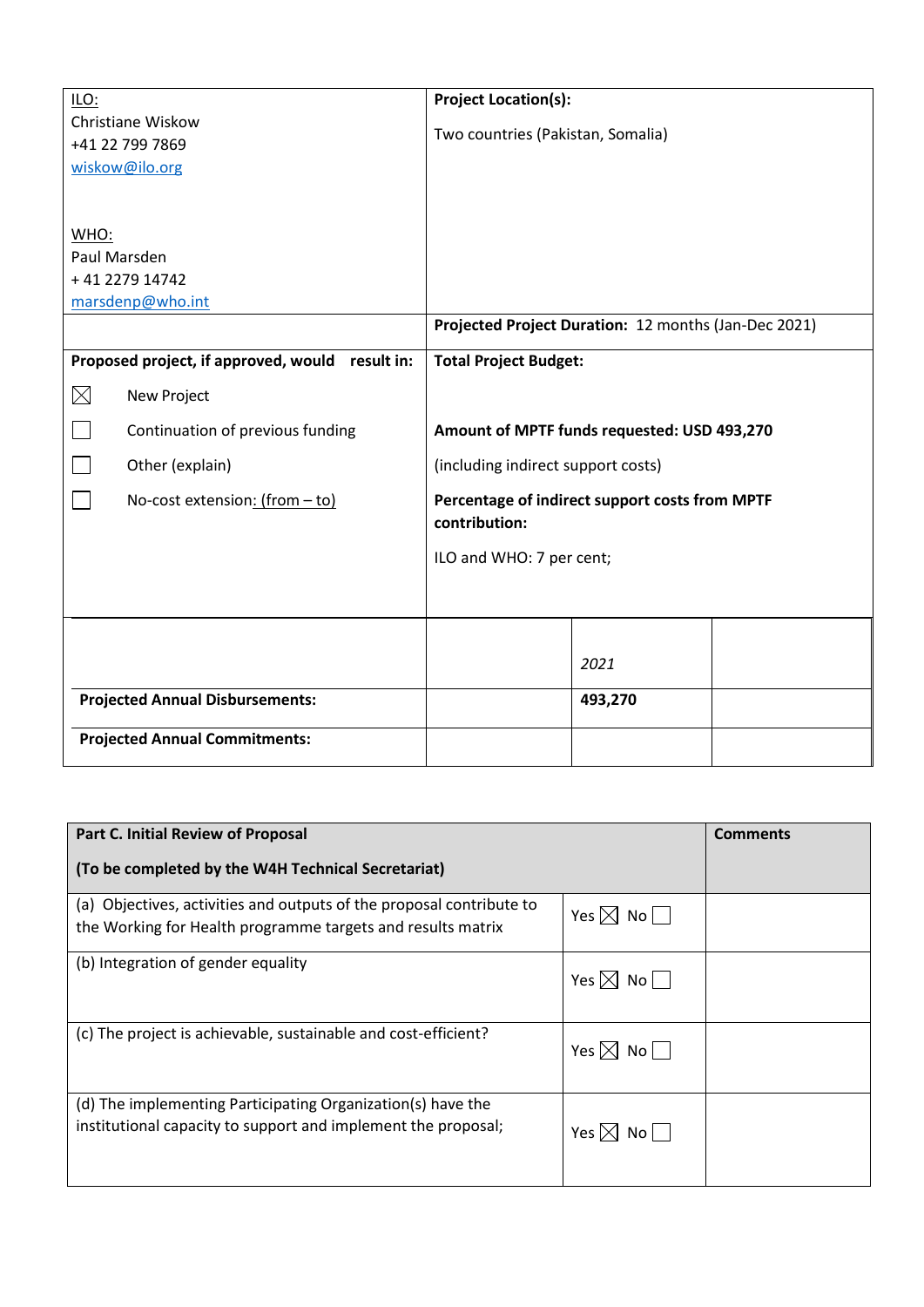| (e) The proposal engages joint working relationships across ILO-<br>OECD-WHO at the various levels (global, regional, national);                                                                                                                                                                                         | Yes $\boxtimes$ No $\Box$    |  |  |
|--------------------------------------------------------------------------------------------------------------------------------------------------------------------------------------------------------------------------------------------------------------------------------------------------------------------------|------------------------------|--|--|
|                                                                                                                                                                                                                                                                                                                          |                              |  |  |
| (f) The proposal provides for the inclusion of relevant stakeholders;                                                                                                                                                                                                                                                    | Yes $\boxtimes$ No $\Box$    |  |  |
| (g) The proposal is aligned with regional and/or national health and<br>social workforce policies and strategies;                                                                                                                                                                                                        | Yes $\boxtimes$ No $\Box$    |  |  |
| (h) The proposal complements (and does not duplicate) other health<br>workforce programmes                                                                                                                                                                                                                               | Yes $\boxtimes$ No $\square$ |  |  |
| (i) The proposal includes a monitoring and evaluation plan                                                                                                                                                                                                                                                               | Yes $\boxtimes$ No $\Box$    |  |  |
| (i) The proposal has a clear description of budget requirements using<br>the UNDG budget categories and explicit links with any other<br>sources of direct support and financing of the proposal, from<br>domestic and/or partner resources;                                                                             | Yes $\boxtimes$ No $\Box$    |  |  |
| (k) Implementation period of no more than two years, renewable;<br>subject to approval and available funding.                                                                                                                                                                                                            | Yes $\boxtimes$ No $\Box$    |  |  |
| (I) Implementation is expected to be completed before the<br>operational end date of the MPTF in effect at the time of the<br>decision.                                                                                                                                                                                  | Yes $\boxtimes$ No $\Box$    |  |  |
| Part D: Decision of the Steering Committee                                                                                                                                                                                                                                                                               |                              |  |  |
| (to be completed by the Steering Committee)                                                                                                                                                                                                                                                                              |                              |  |  |
| 5. Decision of the Steering Committee                                                                                                                                                                                                                                                                                    |                              |  |  |
| $\boxtimes$<br>Approved for a total budget of US\$ 493,270                                                                                                                                                                                                                                                               |                              |  |  |
| $\boxtimes$<br>Approved with modification/condition                                                                                                                                                                                                                                                                      |                              |  |  |
| Deferred/returned with comments for further consideration                                                                                                                                                                                                                                                                |                              |  |  |
| Rejected                                                                                                                                                                                                                                                                                                                 |                              |  |  |
|                                                                                                                                                                                                                                                                                                                          |                              |  |  |
| <b>Comments/Justification:</b><br>The Steering Committee approved the content and budget of the project proposal on the<br>condition to receive more detailed background information. Action was taken accordingly<br>and the Steering Committee confirmed approval with view to the additional information<br>received. |                              |  |  |
|                                                                                                                                                                                                                                                                                                                          |                              |  |  |